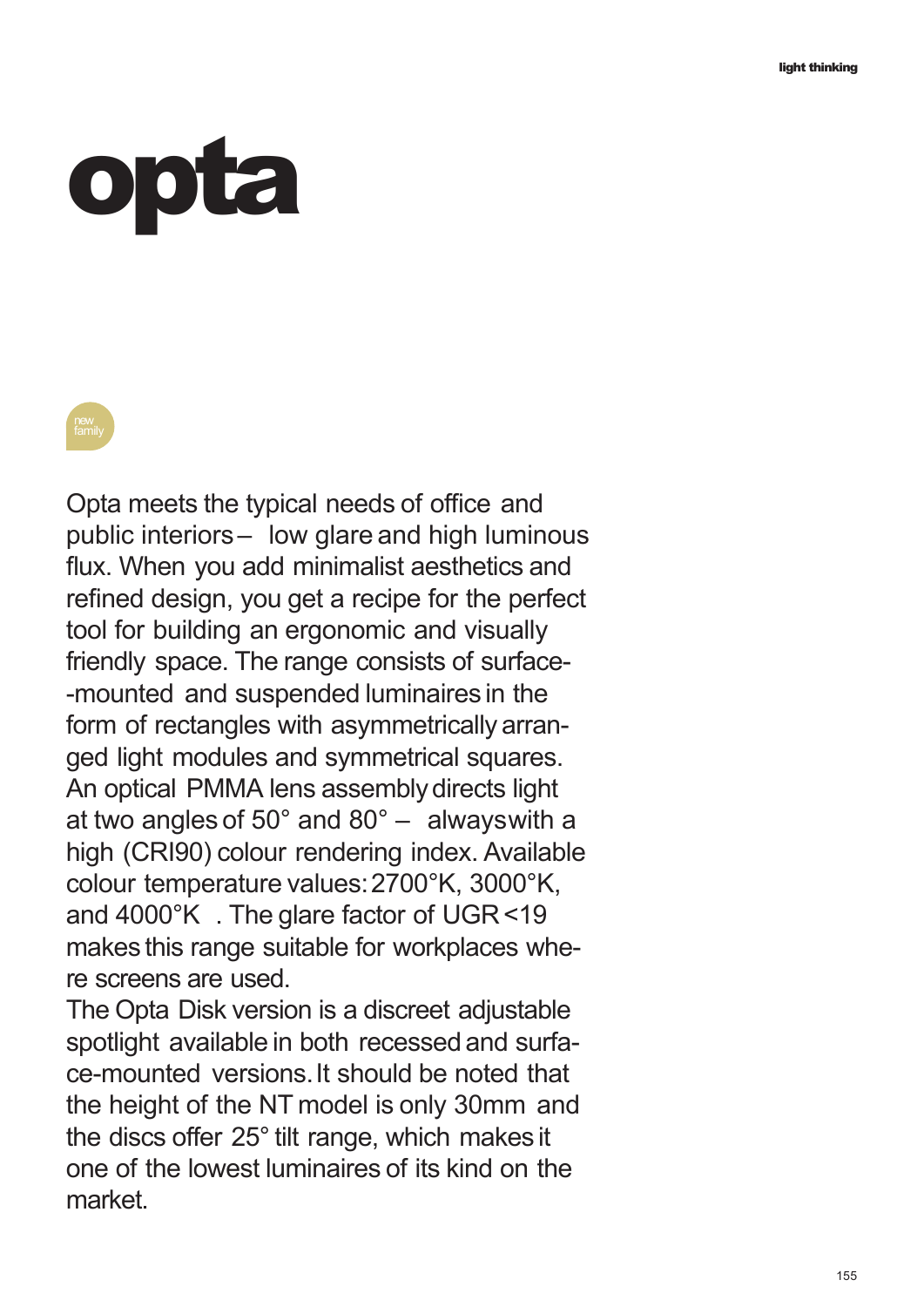

KAMA MUCHA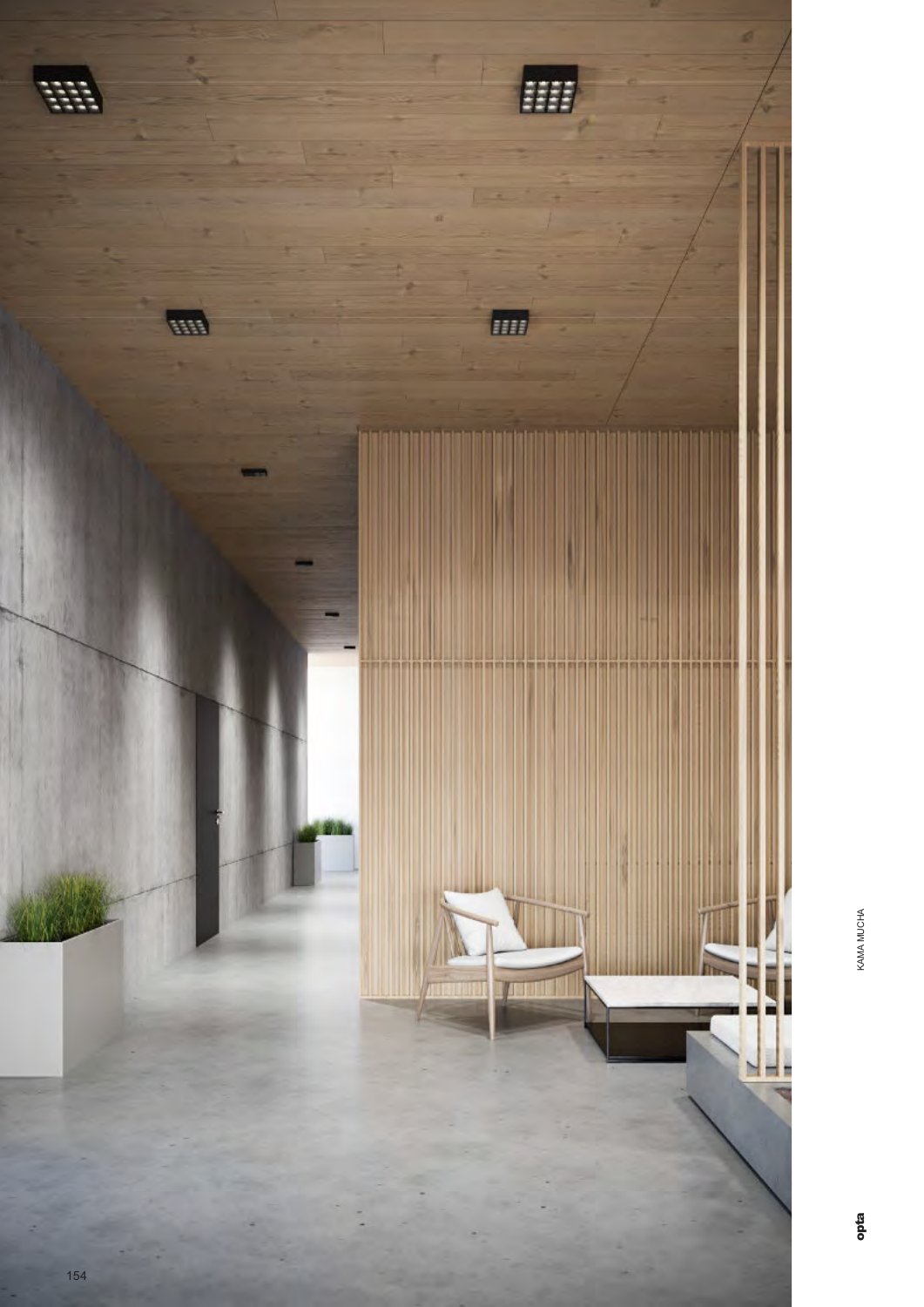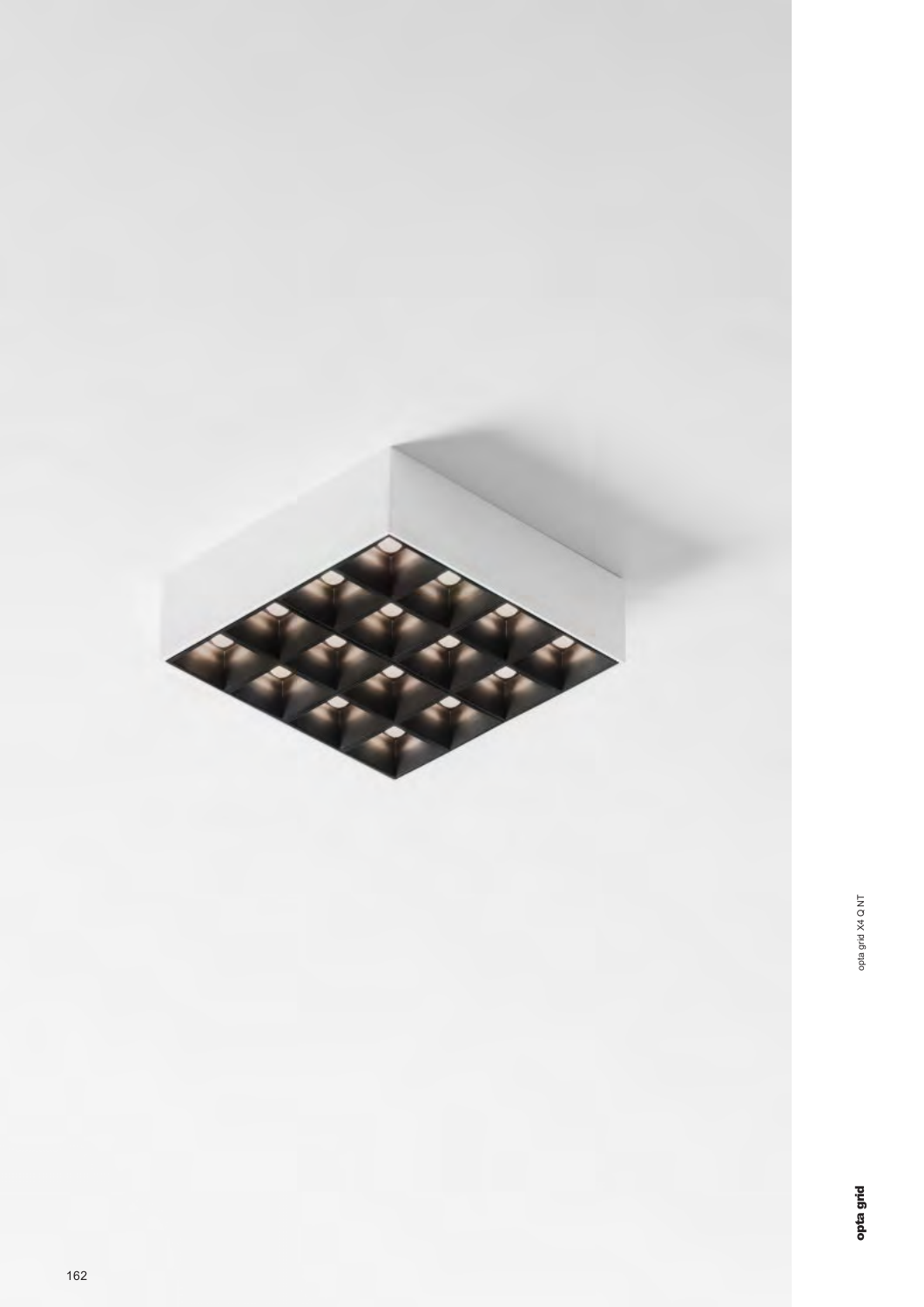## **opta**

OptaGridNT





 $\bullet$ 

OptaGridNT

 $\bullet$ 

Г

| I |     | 85 |
|---|-----|----|
| ٠ | 724 |    |
|   |     | 30 |

 $\bullet$ 

 $\Box$ 

en<br>Ene



OptaGridNT

 $\bullet$ 



 $\bullet$ 

OptaGridZW

 $\bullet$ 

## $\bullet$





OptaGridZW

 $\bullet$